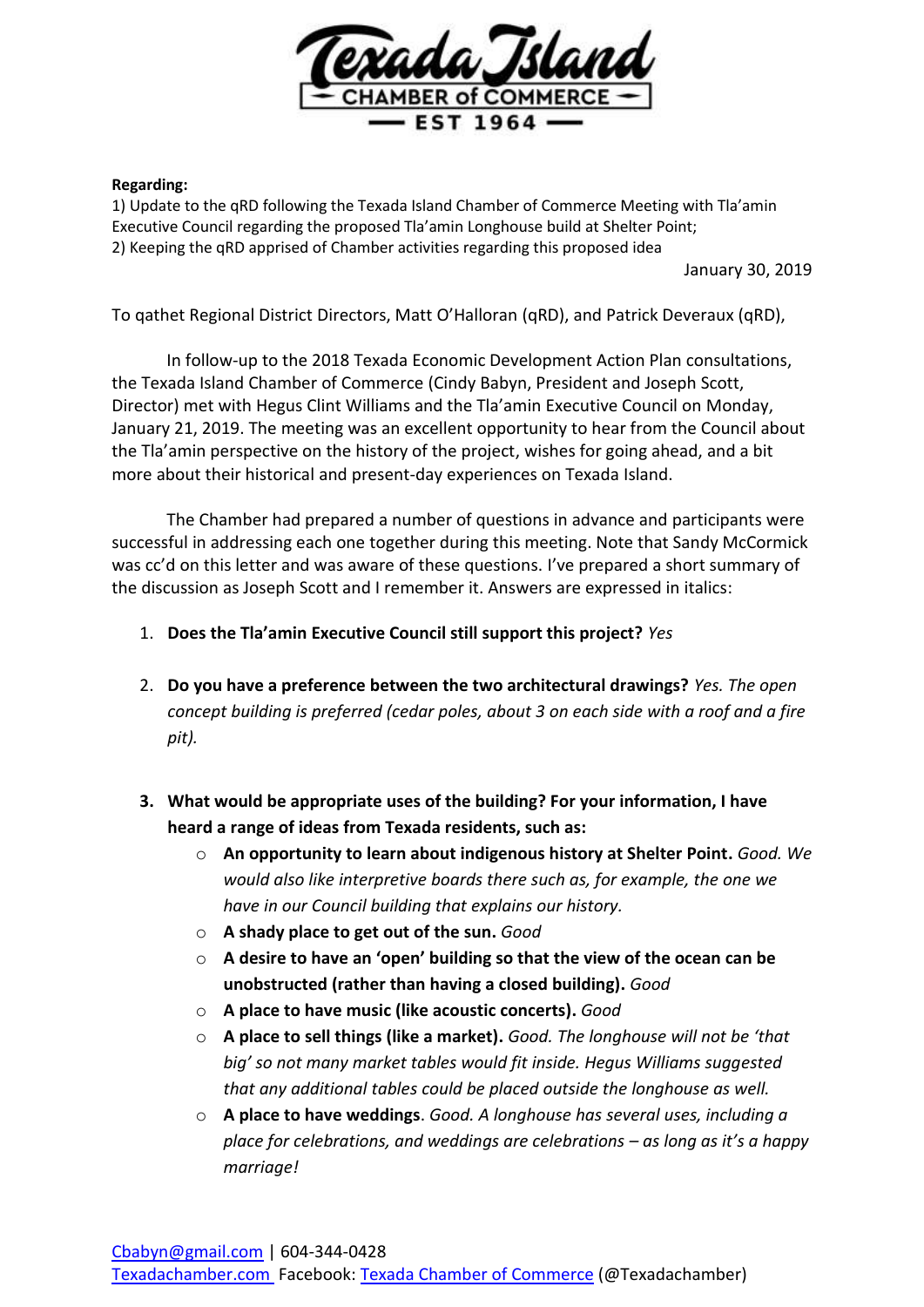

- 4. **In your memory, what has the qathet Regional District's role been in this project?** *The Regional District allocated \$60,000 to the longhouse build project before but then the project did not go ahead. Hegus Williams explained that by saying that, Tla'amin did not intend to lay blame on the Regional District. He expanded by saying that their Nation was quite busy in the days leading up to treaty implementation.*
- *5.* **Are there other people, organizations, or Nations that we should be consulting with before asking the qRD to advance this project?** *The Chamber explained that we had received support from the Texada Island Chamber of Commerce, the Texada, Arts, Culture & Tourism organization, the Texada Island Heritage Society (in principle), Powell River Tourism, Sunshine Coast Tourism, and Nicholas Simons. Tla'amin Council explained that the K'òmoks First Nation and other coastal nations would not need to be consulted on this particular project.*
- 6. **Would someone from Tla'amin be able to join Colleen Parsley in leading a Shelter Point site visit to help residents better understand traditional land use and a proposed appropriate location for the longhouse?** *Yes. The Tla'amin Cultural Manager would be the right person to participate in that tour.*
- 7. **Would a Tla'amin representative be available to speak to the C3 Council and the qRD Committee of the Whole meetings about this project?** *Yes. Hegus Clint Williams would like to present at that meeting with the Chamber.*
- *8.* **Is there anything else you would like to tell me about this?** *Hegus Williams and the Council generally expressed an overall positive feeling that there was a new effort to move this project forward again.*

## **2) Keeping the qathet Regional District apprised of the Texada Island Chamber of Commerce activities on this project:**

I have kept the qRD, including the Texada Regional District Director, apprised of advances the Chamber has undertaken on this project idea. I was dismayed at the Friday, January 25, 2019 Chamber Dinner Forum, that our Texada RD Director said to me, to our Chamber members, and to guests, that it was inappropriate for me to go and consult with everyone else on this project idea and not talk to the owners of the Shelter Point Regional Park – the qathet Regional District. In case Sandy McCormick was expressing other qRD Directors' and staff frustrations with Chamber activities on this proposal, I am outlining the Chamber's past activities and communications to involve the qRD in the process.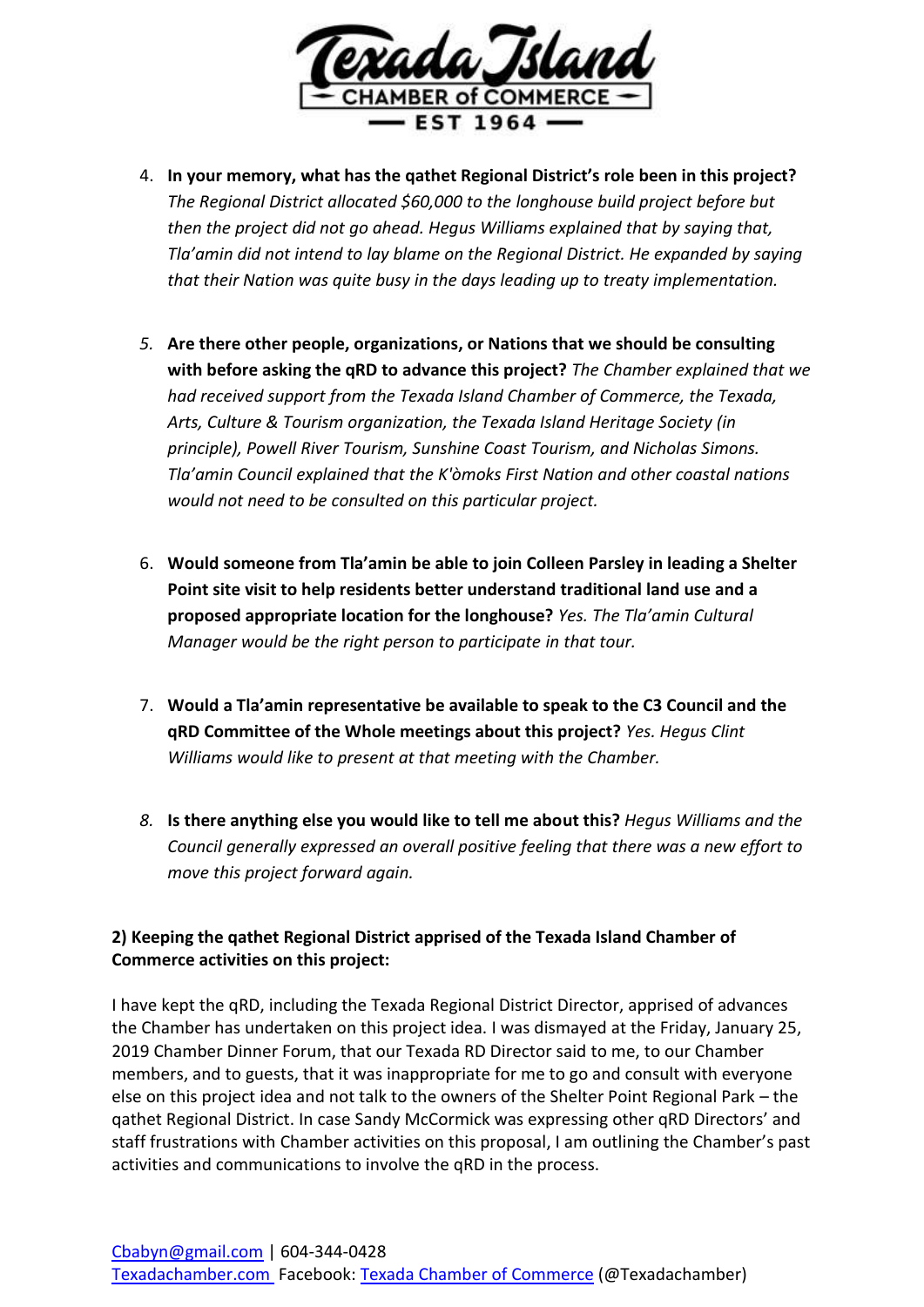

## **2) Recent Involvement with Sandy McCormick, qRD Director, Texada and qRD staff**

As best as I can remember and outline it, this is the recent history on this project.

- 1. **May 29, 2018:** Sandy McCormick, Laura Rodden, and Julia Dykstra of the qRD met in person with the Texada Island Chamber of Commerce and Denise Smith of Tla'amin Nation, during a consultation on the Texada Economic Development Action Plan 2018 consultations. The longhouse idea was the major topic discussed at that meeting.
- 2. **September, 4th week, 2018:** Prior to the Chamber Dinner Forum on the last Friday of September, I called Sandy McCormick to ask her if she could provide me with the history about why the qRD had not gone ahead with the longhouse build in the past. She told me that she thought it might have been due to past staffing levels at the Regional District.
- 3. **September 28, 2018 Chamber Dinner Forum:** As president, I had prepared Chairperson notes for the Chamber Vice President (VP) to read at the Chamber Dinner Forum as I was away and could not chair the Forum. Notes included information on the progress of consultations about the longhouse proposal idea. Although the Chamber board voted to proceed with making efforts toward the longhouse (the VP had missed that meeting), it was at this time that I then learned that our Chamber Vice President was opposed to the longhouse because he preferred a gazebo. It was the first time I had heard anyone raise the gazebo idea. Sandy McCormick was present at that Forum. Upon my return to Texada, I called Sandy McCormick to ask her if she knew about the gazebo idea. She explained what she knew of it to me. She also stated that the longhouse was not a new idea and that she had spoken about it in 2015 to the C3 Committee.
- 4. **October 1, 2018:** Sandy McCormick advised me to send the letter of support for the longhouse to qRD staff person Matt O'Halloran, which I appreciated because I hadn't done that research yet, and she suggested that I ask to make a presentation at the Committee of the Whole so that all qRD Directors could be made aware.
- 5. **October 17, 2018:** Following Chamber board approval to do so, the Chamber submitted a letter of support for the longhouse to Matt O'Halloran, qRD. I cc'd Sandy McCormick and Denise Smith of Tla'amin Nation. The letter listed other organizations and individuals who supported the project to that date, so that the qRD could be aware that it wasn't just the Chamber expressing support for the qRD to review this longhouse proposal. I elected to make an initial outreach to local and regional Culture, Tourism, Arts and Heritage organizations as I thought these would be natural community partners to have on board to make such a project successful. In addition to the letter, and with Tla'amin permission, I provided the qRD with the Tla'amin-commissioned concept drawings and budgets that had been provided to me by the Tla'amin Nation.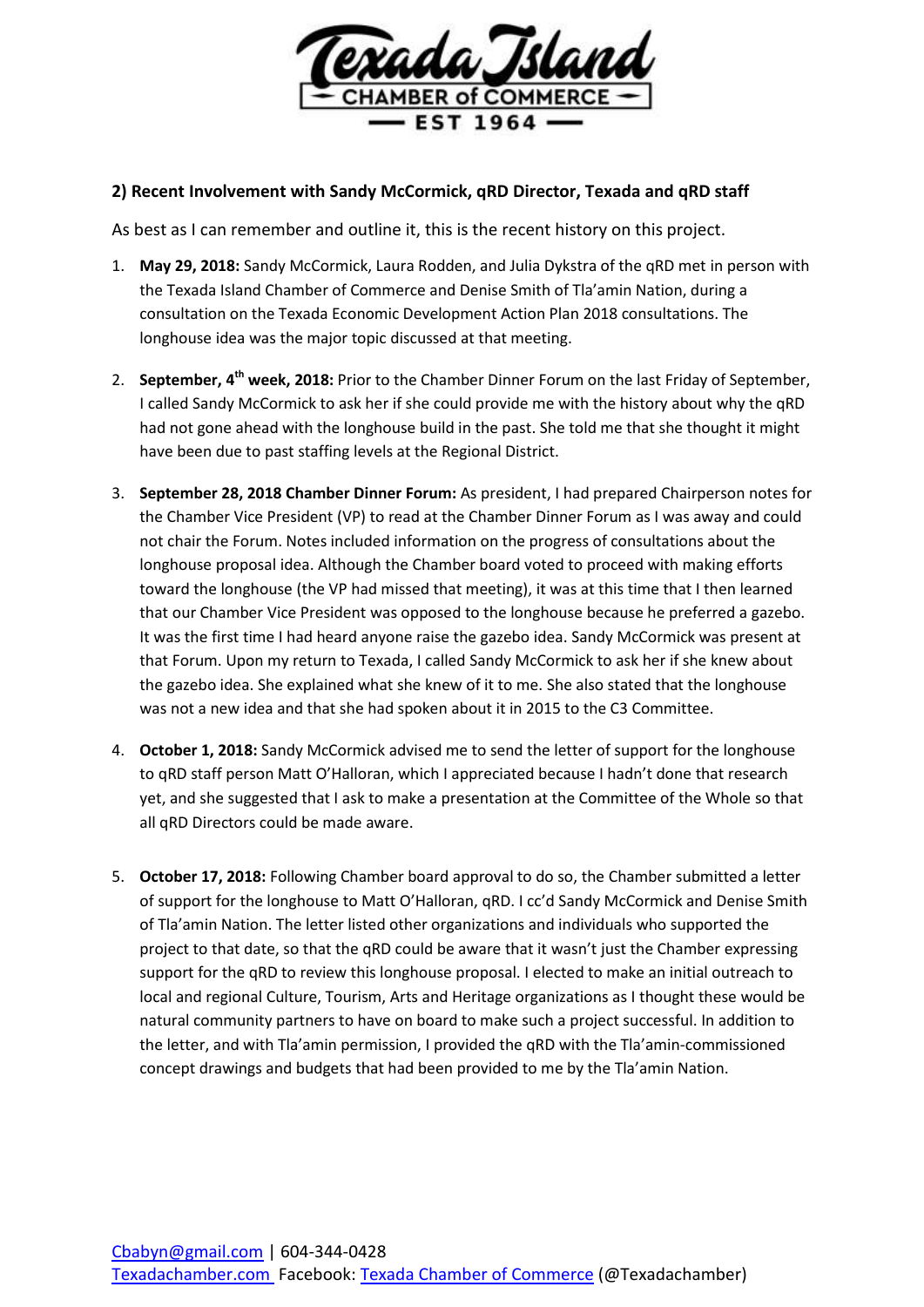

- 6. **November 5, 2018:** I spoke with Matt O'Halloran by phone and then I received an email from Michelle Jones, Legislative Assistant of the qRD. She asked if I would like to appear as a delegation. My answer was yes but I said that a meeting with Tla'amin Executive Council was required first and I was having some difficulty securing that date. Michelle and I had many back and forth emails, from this date through December to look at a rescheduling date.
- 7. **November 19, 2018:** The Chamber wrote a letter to the Tla'amin Executive Council after Denise Smith of Tla'amin recommended that we ask to meet with them to discuss more aspects of a possible longhouse project at Shelter Point. In that letter I chose not to articulate that the Texada Regional Director declined my invitation to attend the Tla'amin Executive Council meeting with the Chamber. Instead, I made reference to including her at a later point by stating that the Chamber could seek her assistance on managing wider community consultations (as she has managed these before, and as the qRD owns the Park). Note the Chamber's intention to work closely with the owners of the Shelter Point Regional Park.
- 8. **December 5, 2018:** Michelle Jones invited me to appear at the qRD meeting on December 13. I replied that I could not appear as I had not yet secured a date with Tla'amin Executive Council. I cc'd Sandy McCormick on this email. My intention was still to speak with the qRD on behalf of the Chamber and this project idea.
- **9. December 6, 2018:** I informed Michelle Jones, qRD, by email that I had secured a date to meet with Tla'amin Executive Council later in December (after the Dec 13 qRD meeting). I cc'd Sandy McCormick on this email. Michelle informed me that the schedule for upcoming meetings was going to the board for approvals but that on this day she had one proposed for Thursday, February  $14<sup>th</sup>$  when the Chamber could appear as a delegation. She invited me to touch base with her again in January about that date. I cc'd Sandy McCormick on my response to her, which included informing Michelle that I would get back to her after the January Chamber board meeting and January 28 Chamber Dinner Forum meeting. I have not yet confirmed for a possible February 14 meeting but this letter, submitted in January, re-confirms my request to appear, now that the Chamber has met with Tla'amin Executive Council last week.
- 10. **December 7, 2018:** Michelle indicated to me that I should be aware that the Regional District budget would be set on March 31, 2019. Sandy McCormick was cc'd on this email.

**11. January 21, 2019:** The Texada Island Chamber of Commerce met with Tla'amin Executive Council. No qRD representative was present, as the invitation had been declined. I wanted a qRD representative to attend the Tla'amin Executive Council meeting with me. By phone, I had invited Sandy McCormick to attend that meeting. In that conversation, she declined. She said that it was too early and that I didn't have full community support. I also asked a qRD staff person by phone if it would be appropriate for a qRD staff person to attend that meeting. I believe it was Matt O'Halloran though I'm sorry that I'm not 100% sure if it was him who I spoke with about it. The person explained that RD staff are very busy and they don't participate in meetings that they have not been asked to attend by directors, so that they can focus on existing approved projects. I understood.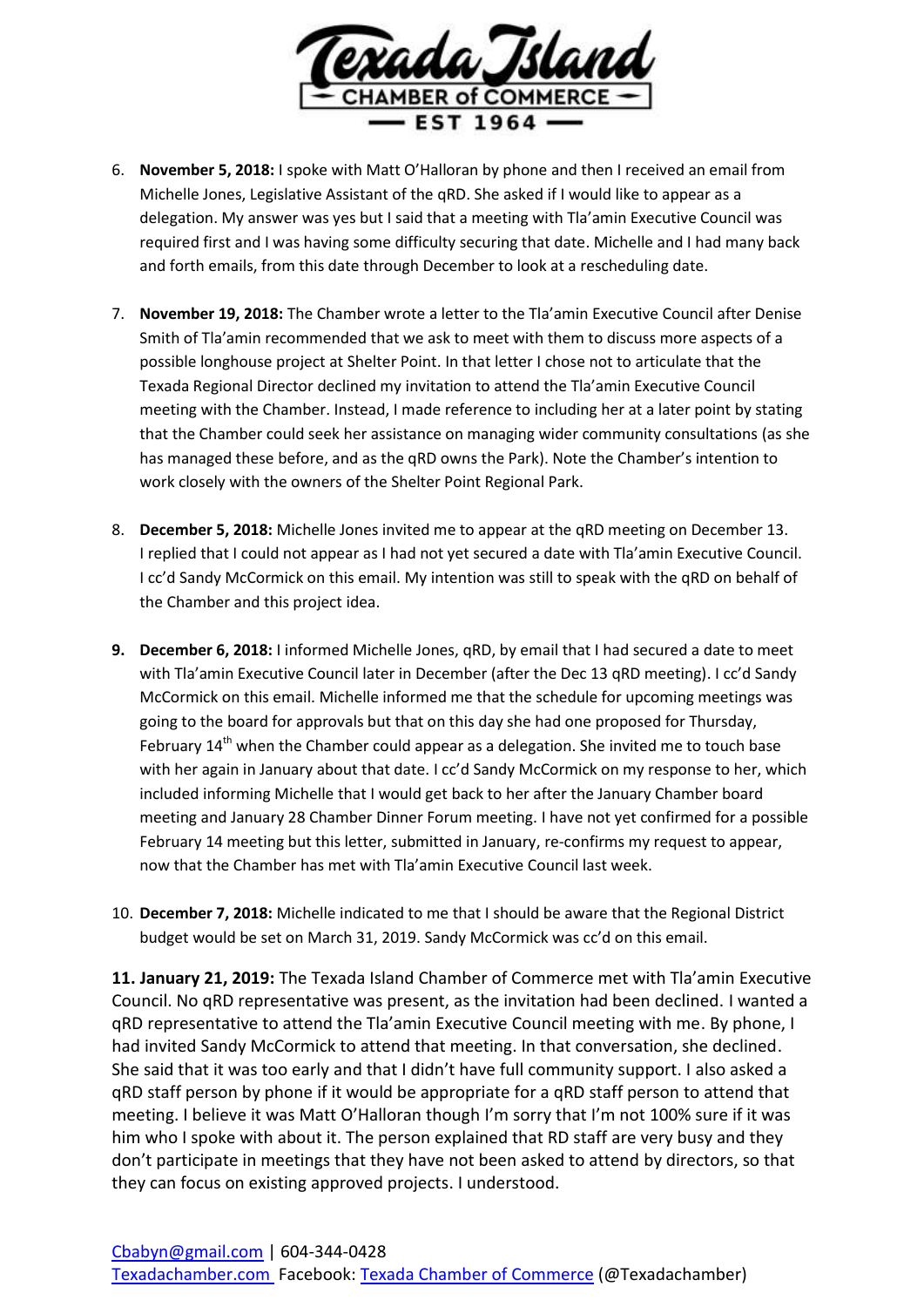

On a positive note, in that conversation with Sandy, she recommended that I make a presentation to the Official Community Plan meeting as a delegation, which I hadn't thought of, so I thought that aspect was a very positive suggestion. (Following the Chamber board meeting last week, and mention of it to the members at the Chamber Dinner Forum last week, this week I have now submitted a Chamber request to appear as a delegation at the OCP meeting to discuss the longhouse proposal.)

I felt it was important to meet with Tla'amin Nation Executive Council before speaking as a delegation to the qRD, C3, the Texada Island OCP Committee, and holding a general community meeting on Texada, so that I could more confidently understand the proposed idea and comprehend more aspects of the Tla'amin wishes for the project. That was a recommendation made to me by Denise Smith of Tla'amin Nation as she herself had not worked on that project in the past when it was first in consideration and she did not have all of the details about what had happened before.

The Chamber had been scheduled to meet with Tla'amin a couple of times before the New Year but due to several factors (including that one of the scheduled dates ended up being on the day of the 5-hour total Sunshine Coast electrical grid shutdown) we couldn't meet until Monday, January 21, 2019. I wanted an opportunity to discuss that very positive meeting with Tla'amin to our Chamber board at our board meeting last week and at our Chamber Dinner Forum last Friday, January 26, 2019 before reporting back to the qRD. This letter is being delivered to the qRD 4 days after the Dinner Forum, and there has been a weekend within that time period.

I acknowledge that I made an error in not copying Patrick Deveraux, qRD Manager of Operational Services on my past letter and emails to the qRD, because I didn't know that I should until mid-January 2019, when the Shelter Point Caretakers suggested that I do. I thought that was an excellent idea and I will forward Patrick my past letters that I cc'd Sandy McCormick on.

**12. January 25, 2019:** Sandy McCormick was present as the qathet Regional District Director at our Chamber Dinner Forum. She listened to the very positive longhouse proposal update that I gave to our Chamber members and observed that the Chamber shared the Tla'amincommissioned longhouse design plans with members and guests. She listened to Chamber members ask questions about this proposal and some of them put forward ideas. I advised everyone that I am not an archaeologist and I can't get into detailed answers about what position would be best for the placement of a longhouse (people had been excited to share their ideas) and on other points (like design) I said that all of these things could be discussed at a community meeting. Sandy then made her own comment, which was to launch a public accusation at me that it was inappropriate that I had been talking to everyone else except the qRD – the owners of the Shelter Point Regional Park.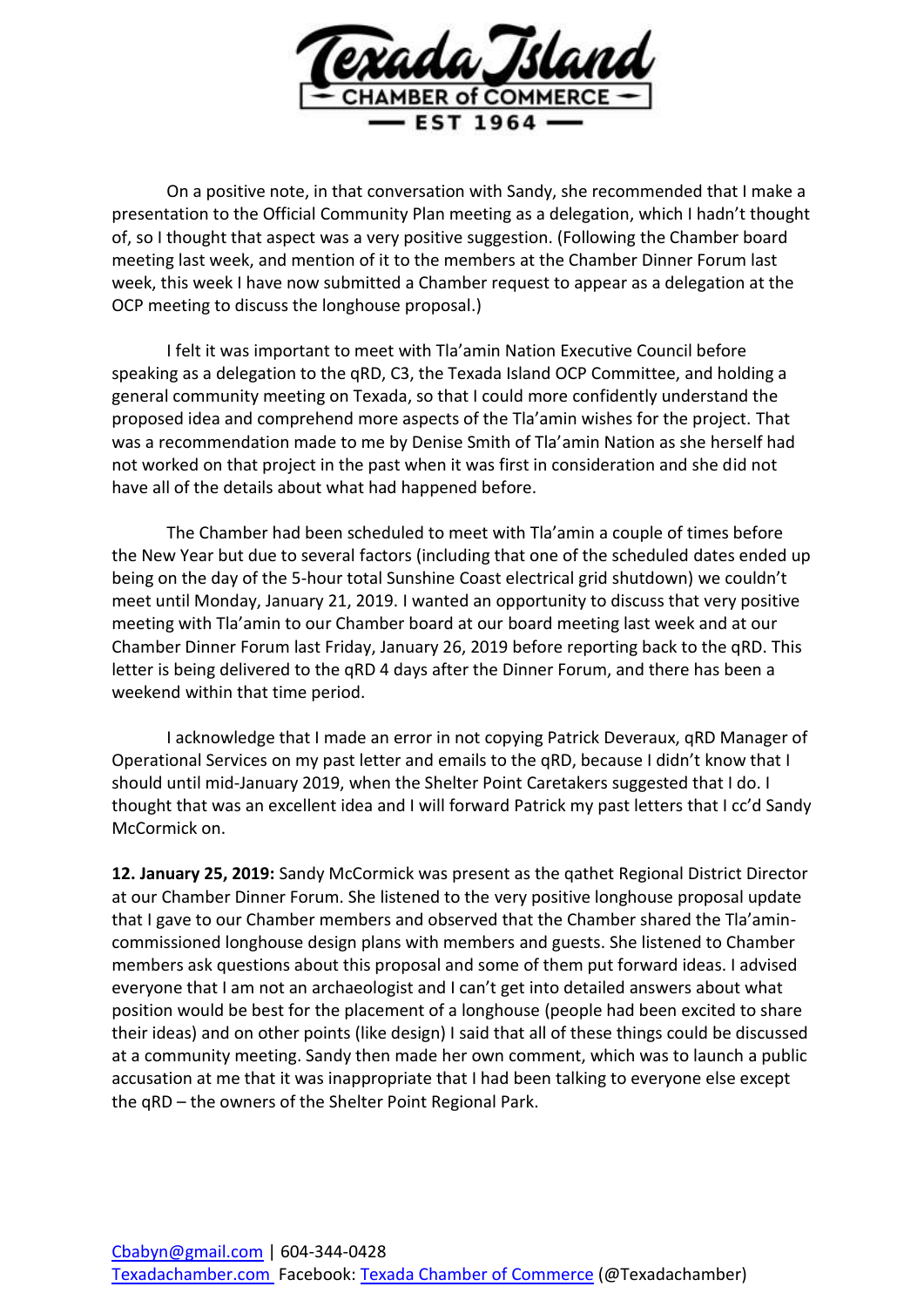

After Sandy McCormick said this, I felt that I had been put into an extremely awkward position of having to express to Chamber members and guests that I felt what she had said was inaccurate and I listed just a couple of reasons for that to them (select points outlined in this letter). I had to close the topic by saying – you have heard what your qRD Director has had to say and you have heard what I have had to say and you will have to decide what you want to believe. It is unfortunate that I had to leave it like that. The Chamber made numerous sincere efforts to speak with the qRD about this, has stated that we would like to speak to the qRD committee after meeting with Tla'amin Nation, and has apprised the qRD Director and staff of ongoing efforts. This is why I have now dedicated additional time in this letter to outlining all the dates, conversations, and emails I have made and included her on to demonstrate that I feel she made an inaccurate statement. Although the qRD Director made some very positive suggestions on how to proceed I'm now not certain whether the Texada qRD Director has made an impression on the community that she may either be against the project proposal or against the Chamber's actions—a public Texada community organization doing volunteer work to put forth an idea regarding enhancing a cherished public space for our residents and visitors.

## **Next Steps Proposed**

**Apology and Clarification:** The qathet Regional District may wish to clarify its position and consider apologizing about the accusation made at the Texada Island Chamber Dinner Forum if they can agree that the Chamber has kept our qRD Director and staff informed on the subject of the longhouse proposal idea since our initial consultation with them in May 2018. We feel that the qRD is aware that the Chamber has made it clear that our organization wants to speak to the qRD committee at an appropriate meeting once a meeting with the Tla'amin Executive Council could be completed. No inference should have been or should continue to be made that the Chamber has demonstrated that it wants to speak with everyone about the longhouse proposal at Shelter Point Regional Park—except the qathet Regional District, the owners of the land—because that is not true. Nobody at the Chamber is paid. All the activity that has been done has been made on volunteer time. Please keep that in mind.

**qRD Committee of the Whole, or another level of meeting with the qRD directors and staff:** On behalf of the Texada Island Chamber of Commerce, I would like to re-state that the Chamber would like to appear as a delegation to whichever appropriate meeting you suggest at the qRD on the topic of the proposed longhouse at Shelter Point. I would like to suggest that a Tla'amin Nation representative be asked to appear at the same meeting to indicate their support for the project.

**C3 Meeting:** On behalf of the Texada Island Chamber of Commerce, I would like to appear as a delegation at a C3 meeting on this topic. I would like to suggest that a Tla'amin Nation representative be asked to appear at the same meeting to indicate their support for the project. Hegus Clint Williams expressed that he would like to be the person who appears at that meeting.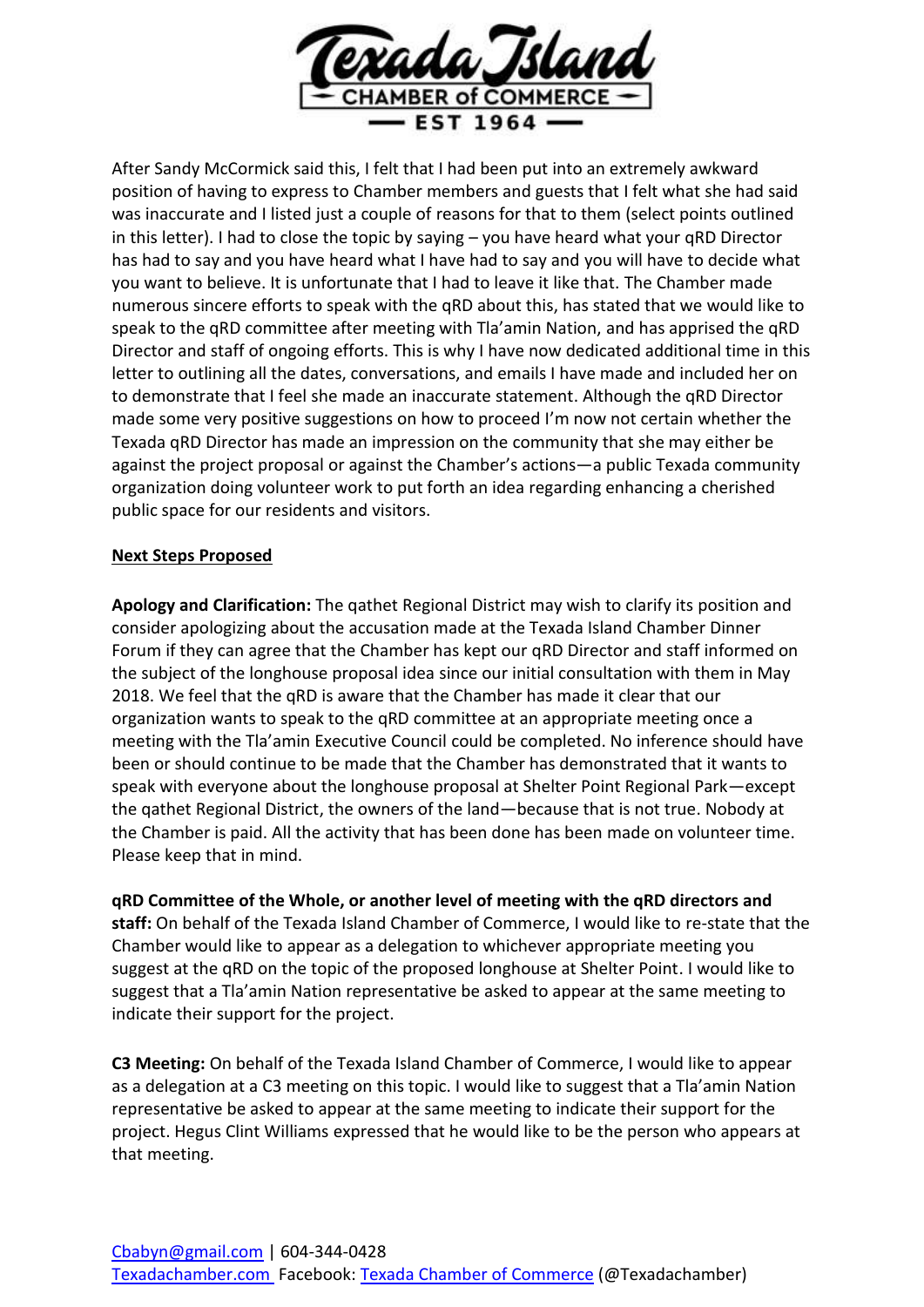

**Shelter Point Regional Park Cultural Site Visit Tour:** Following the meeting that the Chamber had with the Tla'amin Executive Council, I spoke with Colleen Parsley, who had completed Phase 1 of the archaeological project at Shelter Point in 2013. I informed her that Tla'amin Nation had indicated that they recommended that their Cultural Manager co-lead a proposed Texada Island community-at-large cultural site visit tour of the Regional Park with her. Colleen indicated to me that she is planning to come back to Shelter Point in the spring or early summer but that she was unsure of a more specific date. Of course, it would be excellent if qRD staff and directors could be present for this as well. I mentioned this at our board meeting last week and at our Chamber Dinner Forum last week. Sandy McCormick was present at that Dinner Forum.

**Texada Island Community Meeting-at-large**: Tla'amin expressed that indigenous cultural education of Shelter Point's historical use by their Nation would most likely be a key activity that could enhance Texada Island resident support for a longhouse proposal (e.g., a cultural site tour before a community meeting). At some point, the qathet Regional District may wish to be the lead in organizing community consultations about this, rather than the Chamber. This could be an excellent topic of discussion between us.

There is positive momentum built towards this proposed idea. Momentum certainly is no guarantee of activation, success, or available budget. However, the Chamber proceeded with an idea that consistent step-by-step efforts and consultations made could be one possible path to determining whether the proposed longhouse idea is wanted and feasible or whether it is not. The Chamber would like to work with the qRD on this exploration as has been demonstrated by including the qRD in past communications.

To reiterate, the main reasons the Texada Island Chamber of Commerce and Tla'amin Nation like the idea of a longhouse and interpretive boards at Shelter Point Regional Park is that it could:

- enhance the Regional Park
- be a fabulous architectural piece
- boost local and visitor cultural knowledge of Tla'amin and enhance relations
- increase tourism
- improve the economy on Texada Island.
- Some Texada residents have expressed additional ideas, as outlined on page one of this letter. With more consultation we may learn of other reasons that local residents would like a longhouse on the Regional Park land. There are also concerns, questions, opposing, and different ideas that we should all have the opportunity to hear about.